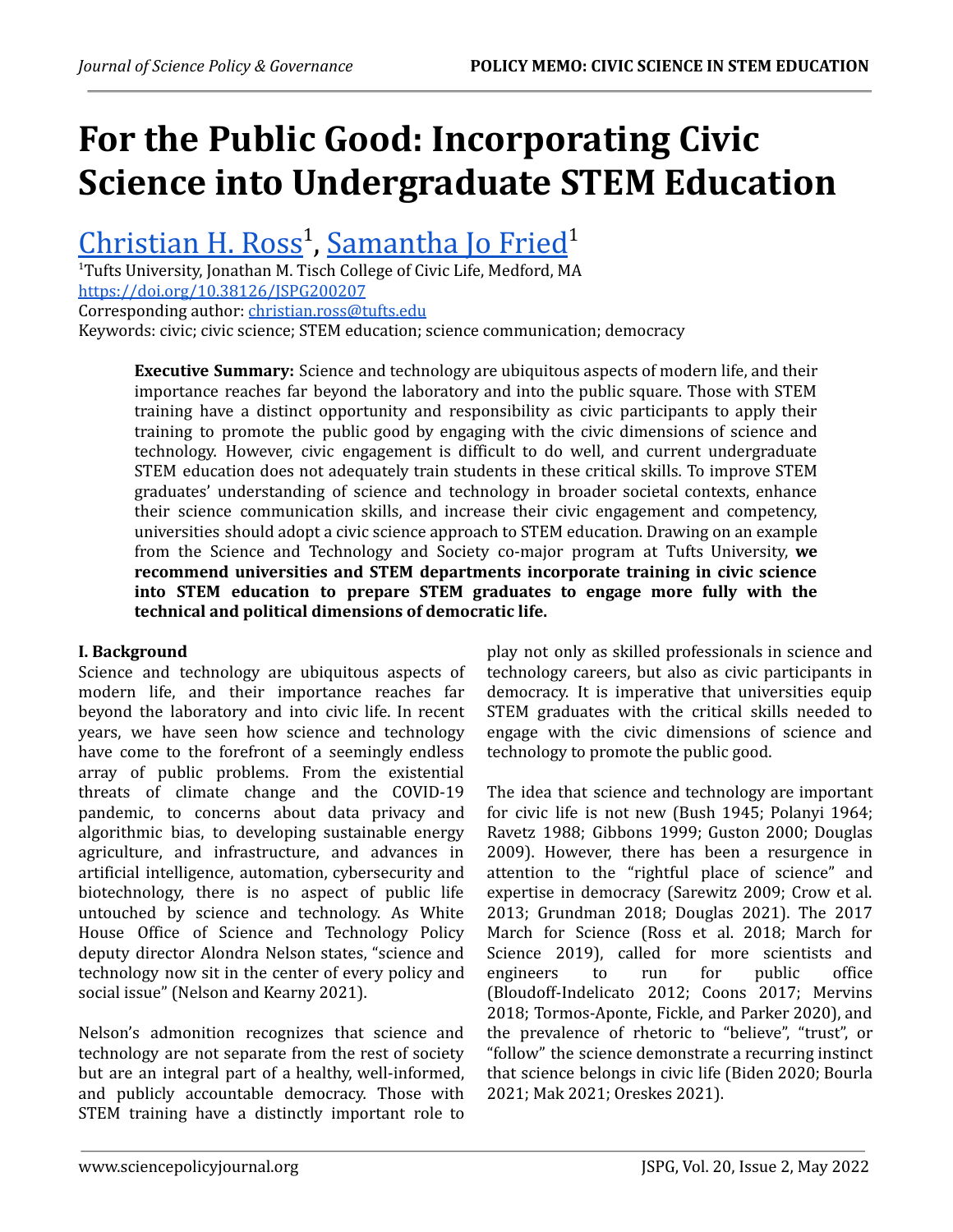However, in recent years, precisely what the place of scientific expertise *should* be in public decision making has been contested across the political spectrum. For example, during the Trump administration, executive orders reduced resources for federal agencies that rely on scientific expertise (Waldman 2019; Popovich, Albeck-Ripka, and Pierre-Louis 2020) and President Trump himself doubted scientists' knowledge of climate change (Lemire et al. 2020). The Biden administration, however, has not been free of controversy regarding scientific expertise. For instance, the controversies surrounding ongoing changes to CDC guidelines for mask use, testing, and isolation periods during the pandemic (Huang 2021) and the disgraced resignation of former Science Advisor to the President Eric Lander (Thompson 2022) illustrate how the role of scientific expertise in civic life remains an area of contention. While such examples are not directly comparable in their consequences or causes, they do highlight how determinations of the "rightful" place of science is more than merely a change in political administration (Facher 2021; UCS 2021).

What is clear is that science and technology are deeply intertwined with critical civic issues with far-reaching effects. Such matters are not only important for STEM professionals to understand. They are consequential for all of us. It is therefore crucial that those educated in STEM disciplines also are trained to effectively engage civically.

However, engaging with the civic dimensions of science and technology is difficult to do well and requires specialized skills that are often absent in STEM education (Brownell, Price, and Steinman 2013; Simis et al. 2016). Likewise, engaging public audiences about science presents its own challenges for promoting trust in science (Wynne 2006). Yet, survey research suggests that the majority of scientists want to be more civically engaged, but few feel that they have the skills to do so effectively (Royal Society 2006; Besley, Oh, and Nisbet 2012; Besley et al. 2018). There is a need in STEM education for civic training that is not sufficiently met.

While the total number of STEM degrees awarded in the US continues to grow (NASEM 2018, 30), the 2020 US Census indicates more than two out of three STEM graduates do not end up in STEM careers (Day and Martinez 2021). STEM education, therefore, trains more than future STEM professionals—it also trains professionals across many sectors of society who will nevertheless be civic participants in a world where science and technology are at the center of most every issue. STEM education should reflect the reality that, regardless of career path, STEM graduates have a distinct opportunity and responsibility to apply their training for the public good. **We propose that universities and STEM departments should incorporate training in civic science into STEM education to prepare STEM graduates to engage more fully with the technical and political dimensions of democratic life.**

### **II. Policy recommendation: Incorporate civic science into STEM education**

At its core, civic science is a commitment to the idea that scientists, engineers, and other STEM professionals can and should be more civically engaged because science has civic consequences, and the civic realm has consequences for science. Civic science aims to make scientific institutions more accountable to the public (Schmandt 1998; Bäckstrand 2003; Christopherson et al. 2021) and to reimagine the relationship between science and the publics anchored in equity and civic responsibility (Walker and Daniels 2004; Fortun and Fortun 2005; Wylie et. al. 2014; Garlick and Levine 2016; Dosemagen 2020). Therefore, STEM education must equip students to apply their distinct technical skill sets to solving public problems, both as STEM professionals and STEM-trained civic participants. Incorporating training in civic science into STEM education prepares students to better participate in civic life in three important ways.

# *i. Better understanding of science and technology in context*

Civic science education situates science and technology within a broader societal context. By incorporating key insights from the social sciences, and humanities—and from science and technology studies (STS) in particular—civic science shows how the ways we make scientific knowledge are intertwined with the ways we order society. (Callon 1984; Latour 1993; Jasanoff 2004). Science and technology both shape and are shaped by the social, cultural, and political institutions of modern democracies. Civic science equips STEM students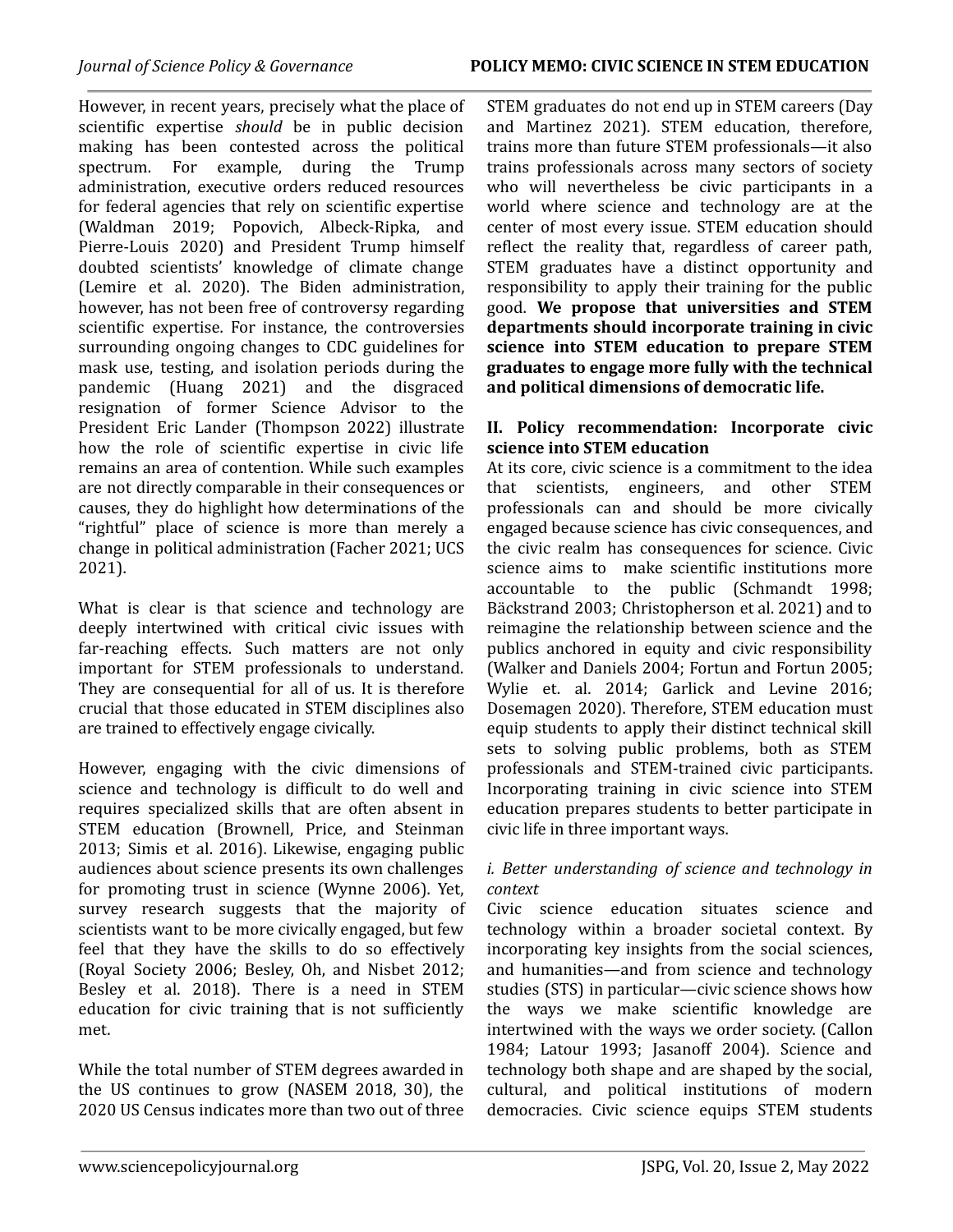with a more nuanced approach to understanding problems in science and technology as not only technical ones, but also as social, political, and ethical problems. While STEM expertise is critical to addressing many public problems, civic science education emphasizes that expertise across a diversity of disciplines, communities, and experiences are needed to provide more complete solutions to societal problems.

### *ii. Enhanced science communication skills*

Civic science education enhances STEM students' science communication skills by recognizing that civic action requires more than asserting facts alone. In addition to training in effective science communication (Seethaler et al. 2019), STEM students must be equipped to engage with the "messy, complex work of civic discourse" (Christopherson, Scheufele, and Smith. 2018, 48). As the crises of the COVID-19 pandemic have acutely demonstrated, civic engagement is a necessary component of incorporating scientific knowledge into public decision-making. For instance, a scientist whose task is to convince publics that mask-wearing is important, or that inoculation by vaccine is the best choice we have, will not be effective by merely appealing to more facts (Hornsey 2020) or relapsing into persistent deficit models of science communication (Wynne 2006; Simis et al. 2016). Instead, scientists must be 'bidirectional' communicators" (Christopherson, Scheufele, and Smith 2018, 49) that are attuned to the needs and values of diverse communities (Dietz 2013; Christopherson et al. 2021) and can "bridge the gap between the generation of scientific knowledge and the translation of that knowledge into meaningful civic action that impacts deliberations and decisions on policy and governance" (Garlick and Levine 2016).

#### *iii. Greater civic engagement and competency*

Research shows that exposure to civic science education helps students to connect their learning in STEM courses with their personal motivations and values, and increases their participation in civic life (Levy, Oliveira, and Harris. 2021). This may include acts of individual advocacy, membership in professional associations, or pursuing policy-related careers. Similarly, experiences in civic science education may also improve STEM students' understanding of civic processes, like how laws are passed, budgets made, and policies enacted, while also developing analytical and participatory skills (Levy, Oliveira, and Harris. 2021). Civic science education empowers STEM graduates to become more engaged and competent civic participants who bring much-needed technical understanding to effectively address public problems.

### **III. A case study of civic science for STEM education at Tufts University**

In 2016, the Science, Technology, and Society (STS) program at Tufts University developed a co-major program that provides STEM undergraduates access to civic science training alongside their primary field of study. At Tufts, the STS co-major is not a standalone major but is always partnered with another major, typically in STEM. Undergraduate students use the co-major program to engage more fully with the relationships between STEM and civic life. Upon graduating, students receive degrees that reflect both their primary STEM degree and their STS co-major as distinct from students who complete only a STEM degree. 1

The goal is for students to specify the types of civic relationships between science and society that students engage with more deeply. To do so, students can choose from three co-major tracks according to their areas of interest: Bodies, Health, and Medicine; Science and the State; or Math, Maps, and Modeling. For instance, one biology major with an interest in applications of computational systems biology may pursue the Math, Maps, and Modeling track while another biology major interested in policies regulating human genome research may favor the Science and the State track.

Within these tracks, students choose from sets of courses that directly complement their STEM coursework. Some co-major courses are cross-listed with already existing courses in anthropology, sociology, philosophy, history, and community health departments, as well as political science, classics, urban and environmental planning, and environmental studies. Other co-major courses are

\_\_\_\_\_\_\_\_\_\_\_\_\_\_\_\_\_\_\_\_\_\_\_

<sup>&</sup>lt;sup>1</sup>The STS program at Tufts University is not the only example of civic science work. Other universities have similar programs at the intersection of science and society. However, the co-major approach at Tufts is a distinct example of one way universities can apply institutional resources toward civic science into STEM education.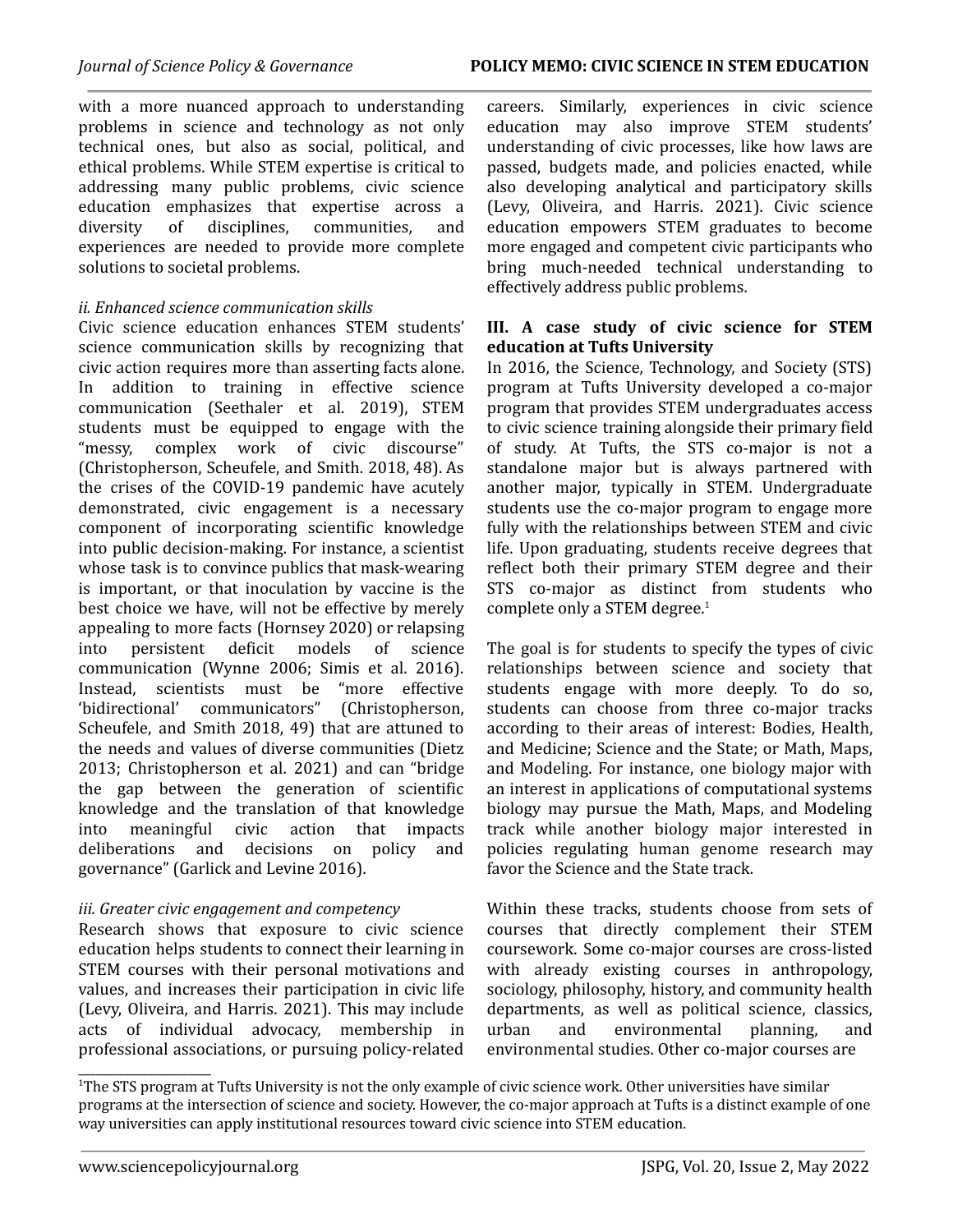housed within STEM departments themselves, focusing on the interplay between science and society (e.g., a biology course on food systems and sustainability, or a computer science course on cybersecurity). As students take more technically-rigorous STEM courses alongside courses that are civically-rigorous, students learn to recognize how public problems are seldom strictly social or strictly scientific in nature. Rather, the STS co-major program prompts students to engage both their STEM training and civic science *in practice* together.

#### *i. Practical and institutional challenges*

Incorporating civic science into STEM education may also face practical and institutional challenges. The infrastructure necessary to support civic science training requires significant investments of time, money, and energy from faculty and university leaders. Likewise, there may be external pressures from university donors, state and local governments, or other funding bodies to not include civics as part of STEM curricula. It may also be difficult to create a unified educational experience across such varied departmental curricular requirements.

However, the co-major approach has several practical advantages that enable many institutions to use resources they already have to overcome those challenges. The co-major approach minimizes start-up costs by leveraging other departments, courses, and faculty already present at the university to incorporate civic science training into STEM education. It also does not require redesigning core STEM curriculum, which enables STEM course sequences to remain unaffected while offering parallel opportunities to engage with scientific and civic dimensions simultaneously. Finally, because the co-major is independent of the base STEM degree, it enables students from *any* STEM major program to cross-train in civic science.

While we have focused on a co-major model, there is no one-size fits all approach for civic science. The best approach for another university or department may include integrating civic science curricula into core STEM courses, developing novel degree programs, or investing in extracurricular and professional development opportunities for STEM students to engage in civic issues. Though the resources available to develop co-major or similar programs will vary by university context, the advantage of this kind of approach to civic science is that it enables collaborations across traditional departmental boundaries, while maintaining disciplinary distinction between different kinds of expertise.

#### **IV. Conclusion**

Science and technology are integral to most every aspect of our social and political lives. STEM education, therefore, is crucial to the training of the next generation of STEM professionals and STEM-trained civic participants. However, current undergraduate STEM education does not sufficiently train students to effectively engage in civic issues around science and technology. Moreover, if STEM graduates are to become more effective "bidirectional communicators" between science and society, then STEM education must not only equip them with technical and communication skills, but also with an understanding of *the civic***. We recommend that universities and STEM departments incorporate training in civic science as part of undergraduate STEM education**

While building civic science into STEM education will not be costless, staying the current course in STEM education is not costless either. Failing to prepare STEM graduates with the skills to use their scientific and technical training in a civic context is a dereliction of the responsibilities of science and higher education to prepare the next generation of STEM students for success in a technically and socially complex world. The goal of civic science in STEM education is not to merely check a "science and society" box or to make STEM graduates experts in everything. Rather, civic science aims to instill among STEM graduates an appreciation for the many kinds of expertise and knowledge needed to ensure that science and technology serve the public good.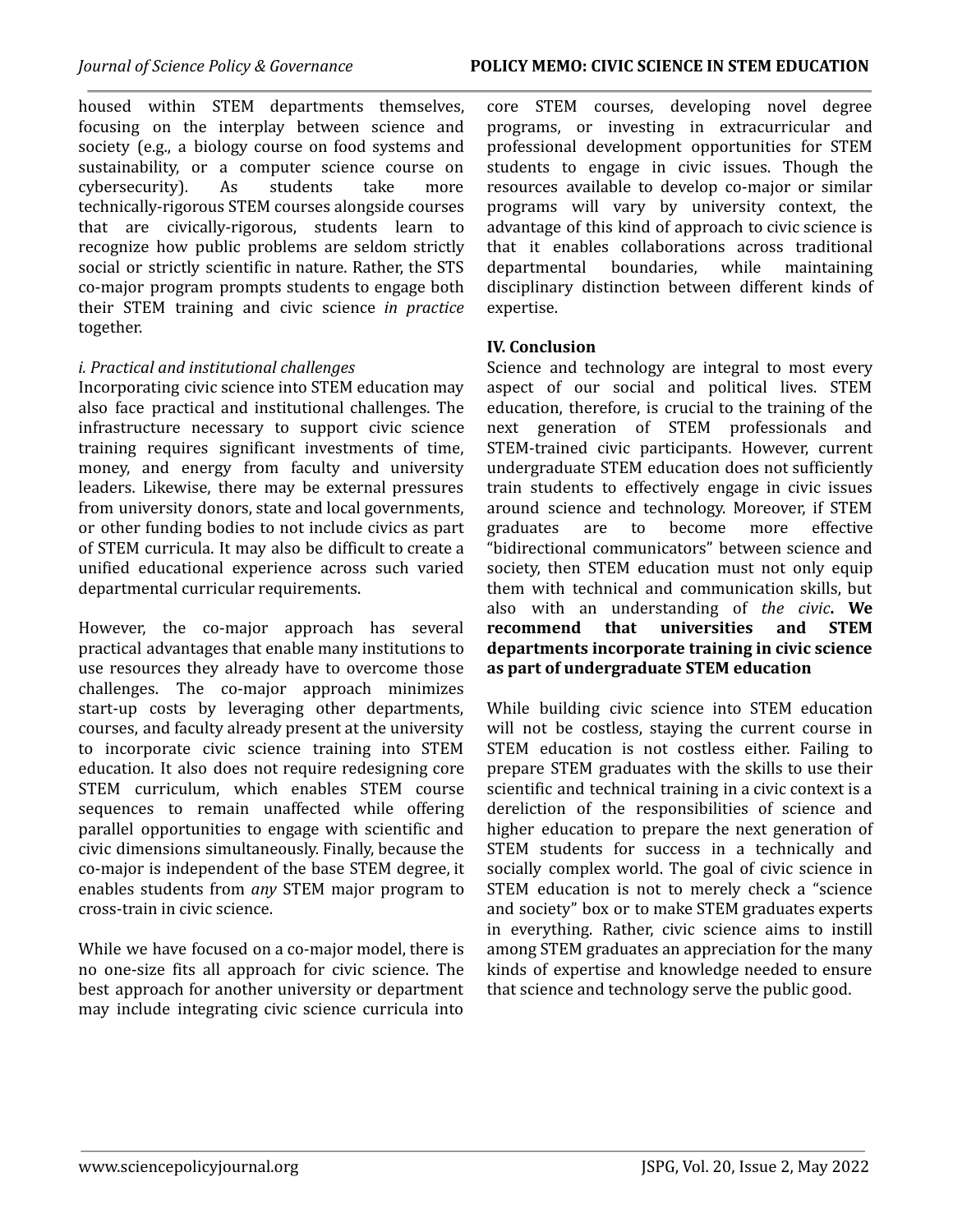#### **References**

- Allen, Greg. 2020. "Florida Governor Defends Firing Of Top Data Scientist." *NPR*. May 20, 2020. [https://www.npr.org/sections/coronavirus-live](https://www.npr.org/sections/coronavirus-live-updates/2020/05/20/859741245/florida-governor-defends-firing-of-top-data-scientist)[updates/2020/05/20/859741245/florida-gover](https://www.npr.org/sections/coronavirus-live-updates/2020/05/20/859741245/florida-governor-defends-firing-of-top-data-scientist) [nor-defends-firing-of-top-data-scientist](https://www.npr.org/sections/coronavirus-live-updates/2020/05/20/859741245/florida-governor-defends-firing-of-top-data-scientist)
- Besley, John C., Sang Hwa Oh, and Matthew Nisbet. 2012 "Predicting scientists' participation in public life." *Public Understanding of Science* 22, no. 8: 971-987.

[https://doi.org/10.1177/0963662512459315](https://doi-org.ezproxy.library.tufts.edu/10.1177%2F0963662512459315)

Besley, John C., Anthony Dudo, Shupei Yuan, and Frank Lawrence. "Understanding scientists' willingness to engage." *Science Communication* 40, no. 5: 559-590.

[https://doi.org/10.1177/1075547018786561](https://doi.org/10.1177%2F1075547018786561)

- Biden, Joseph R. 2020. Twitter post. Oct 28, 2020, 8:15PM. [https://twitter.com/joebiden/status/132160642](https://twitter.com/joebiden/status/1321606423495823361) [3495823361](https://twitter.com/joebiden/status/1321606423495823361)
- Bäckstrand, K. 2003. "Civic science for sustainability: reframing the role of experts, policy-makers and citizens in environmental governance." *Global Environmental Politics* 3,
- Bloudoff-Indelicato Mollie. 2012. "Physicist Elected to Congress Calls for More Scientists-Statesmen." *Nature News.*

[https://doi.org/10.1038/nature.2012.11839](https://doi-org.ezproxy.library.tufts.edu/10.1038/nature.2012.11839)

- Bourla, Albert. 2021. "Continuing to Follow the Science: An Open Letter from Pfizer Chairman and CEO Dr. Albert Bourla." *Pfizer* [https://www.pfizer.com/news/hot-topics/contin](https://www.pfizer.com/news/hot-topics/continuing_to_follow_the_science_an_open_letter_from_pfizer_chairman_and_ceo_dr_albert_bourla) uing to follow the science an open letter from [pfizer\\_chairman\\_and\\_ceo\\_dr\\_albert\\_bourla](https://www.pfizer.com/news/hot-topics/continuing_to_follow_the_science_an_open_letter_from_pfizer_chairman_and_ceo_dr_albert_bourla)
- Brownell, Sara E., Jordan V. Price, and Lawrence Steinman. 2013. "Science communication to the general public: why we need to teach undergraduate and graduate students this skill as part of their formal scientific training." *Journal of Undergraduate Neuroscience Education* 12, no. 1: E6. [http://www.ncbi.nlm.nih.gov/pmc/articles/pmc](http://www.ncbi.nlm.nih.gov/pmc/articles/pmc3852879/) [3852879/](http://www.ncbi.nlm.nih.gov/pmc/articles/pmc3852879/)
- Bush, Vannevar. 1945. *Science: The Endless Frontier*. The National Science Foundation. [https://www.nsf.gov/about/history/EndlessFron](https://www.nsf.gov/about/history/EndlessFrontier_w.pdf) [tier\\_w.pdf](https://www.nsf.gov/about/history/EndlessFrontier_w.pdf)
- Callon, Michel. 1984. "Some elements of a sociology of translation: domestication of the scallops and the fishermen of St Brieuc Bay." *The Sociological Review* 32, no. 1\_suppl: 196-233. no.4: 24-41. <https://doi.org/10.1162/152638003322757916>
- Christopherson, Elizabeth Good, Dietram A. Scheufele, and Brooke Smith. 2018. "The civic science imperative." *Stanford Social Innovation Review*. <https://doi.org/10.48558/6k46-1c68>

Christopherson, Elizabeth Good, Emily L. Howell, Dietram A. Scheufele, Kasisomayajula Viswanath, and Norris P. West. 2021. "How Science Philanthropy Can Build Equity." *Stanford Social Innovation Review.*

[https://doi.org/10.48558/p4g8-qm77.](https://doi.org/10.48558/p4g8-qm77)

- Coons, Christopher. 2017. "Scientist's can't' be silent." *Science* 357, no. 6350:431-431. <https://doi.org/10.1126/science.aao4665>
- Crow, Michael, Robert Frodeman, David Guston, Carl Mitcham, and Daniel Sarewitz. 2013. *The Rightful Place of Science: Politics*. *Vol. 1. Consortium for Science, Policy & Outcomes*.
- Day, Jennifer Cheeseman and Anthony Martinez. 2021. "STEM Majors Earned More Than Other STEM Workers." *United States Census Bureau*. [https://www.census.gov/library/stories/2021/0](https://www.census.gov/library/stories/2021/06/does-majoring-in-stem-lead-to-stem-job-after-graduation.html) [6/does-majoring-in-stem-lead-to-stem-job-after](https://www.census.gov/library/stories/2021/06/does-majoring-in-stem-lead-to-stem-job-after-graduation.html)[graduation.html](https://www.census.gov/library/stories/2021/06/does-majoring-in-stem-lead-to-stem-job-after-graduation.html)
- Dietz, Thomas. 2013."Bringing values and deliberation to science communication." *Proceedings of the National Academy of Sciences* 110, no. Supplement 3: 14081-14087. [https://doi.org/10.1073/pnas.1212740110](https://doi-org.ezproxy.library.tufts.edu/10.1073/pnas.1212740110)
- Dosemagen, S. 2020. "Exploring the Roots: The Evolution of Civic and Community Science." *Medium*. [https://medium.com/@sdosemagen/exploring-t](https://medium.com/@sdosemagen/exploring-the-roots-the-evolution-of-civic-and-community-science-80dd899335cb) [he-roots-the-evolution-of-civic-and-community-s](https://medium.com/@sdosemagen/exploring-the-roots-the-evolution-of-civic-and-community-science-80dd899335cb) [cience-80dd899335cb](https://medium.com/@sdosemagen/exploring-the-roots-the-evolution-of-civic-and-community-science-80dd899335cb)
- Douglas, Heather. 2009. *Science, Policy, and the Value-free Ideal*. University of Pittsburgh Press.
- Facher, Lev. 2021. "Biden pledged to 'follow the science.' But experts say he's sometimes fallen short." *STAT News.* Sep. 1, 2021. [https://www.statnews.com/2021/09/01/biden](https://www.statnews.com/2021/09/01/biden-pledged-follow-the-science-but-hes-fallen-short/)[pledged-follow-the-science-but-hes-fallen-short/](https://www.statnews.com/2021/09/01/biden-pledged-follow-the-science-but-hes-fallen-short/) Gibbons, Michael. 1999. "Science's new social contract with society." *Nature* 402, no. 6761: C81-C84. <https://doi.org/10.1038/35011576>
- Fortun, Kim, and Mike Fortun. 2005. "Scientific imaginaries and ethical plateaus in contemporary US toxicology." *American Anthropologist* 107, no. 1: 43-54.

<https://www.jstor.org/stable/3567671>

Garlick, Jonathan. A., and Peter Levine. 2016. "Where civics meets science: building science for the public good through civic science." *Oral Diseases* 23, no. 6: 692-696.

<https://doi.org/10.1111/odi.12534>

Grundmann, Reiner. 2018. "The rightful place of expertise." *Social Epistemology* 32, no. 6 : 372-386.

[https://doi.org/10.1080/02691728.2018.15463](https://doi.org/10.1080/02691728.2018.1546347) [47](https://doi.org/10.1080/02691728.2018.1546347)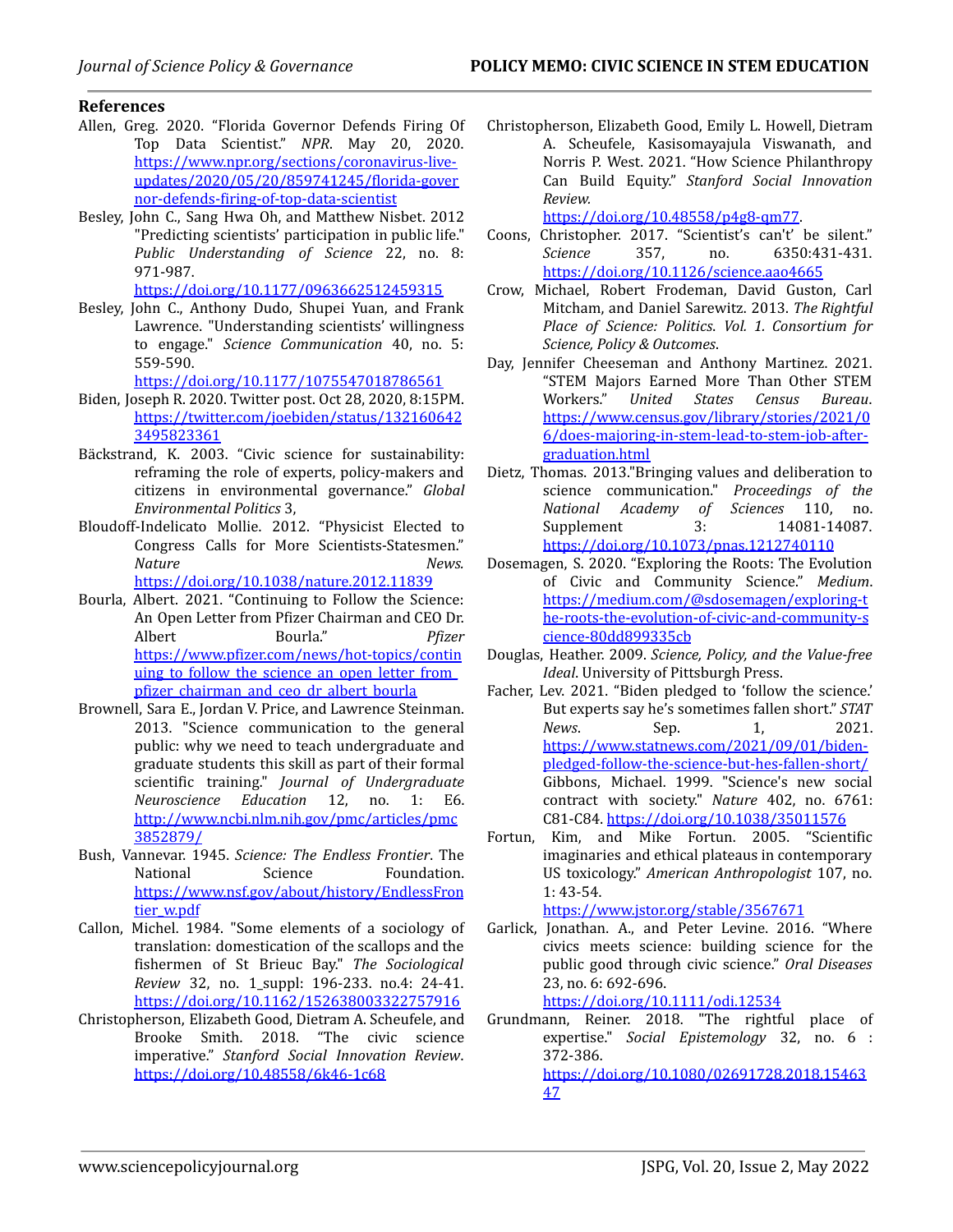#### *Journal of Science Policy & Governance* **POLICY MEMO: CIVIC SCIENCE IN STEM EDUCATION**

- Guston, David H. 2000. "Retiring the social contract for science." *Issues in Science and Technology* 16, no. 4 (2000): 32-36. <https://www.jstor.org/stable/43314013>
- Hornsey, Matthew J. 2020. "Why facts are not enough: Understanding and managing the motivated rejection of science." *Current Directions in Psychological Science* 29, no. 6: 583-591. [https://doi.org/10.1177/0963721420969364](https://doi-org.ezproxy.library.tufts.edu/10.1177%2F0963721420969364)
- Huang, Pien. 2021. "New CDC isolation guidelines raise concerns among health experts." *NPR.* Dec. 28, 2021. [https://www.npr.org/sections/health-shots/202](https://www.npr.org/sections/health-shots/2021/12/28/1068632200/cdc-covid-guidelines-testing)

[1/12/28/1068632200/cdc-covid-guidelines-test](https://www.npr.org/sections/health-shots/2021/12/28/1068632200/cdc-covid-guidelines-testing) [ing](https://www.npr.org/sections/health-shots/2021/12/28/1068632200/cdc-covid-guidelines-testing)

- Jasanoff, Sheila, ed. 2004. *States of Knowledge: The Co-production of Science and the Social Order*. Routledge.
- Lane, Neal. 1996. "Science and the American Dream: Healthy or History." In Speech to the February 1996 meeting of the AAAS. *Notices of the American Mathematical Society.* [https://www.ams.org/notices/199606/comm-la](https://www.ams.org/notices/199606/comm-lane.pdf) [ne.pdf](https://www.ams.org/notices/199606/comm-lane.pdf).
- Latour, Bruno. 1993 [1991]. *We Have Never Been Modern.* Translated by Catherine Porter. Harvard University Press.
- Lemire, Jonathan Aamer Madhani, Will Weissert And Ellen Knickmeyer. 2020. "Trump spurns science on climate: 'Don't think science knows'. " *AP News*. Sep. 2020. [https://apnews.com/article/climate-climate-cha](https://apnews.com/article/climate-climate-change-elections-joe-biden-campaigns-bd152cd786b58e45c61bebf2457f9930) [nge-elections-joe-biden-campaigns-bd152cd786](https://apnews.com/article/climate-climate-change-elections-joe-biden-campaigns-bd152cd786b58e45c61bebf2457f9930) [b58e45c61bebf2457f9930](https://apnews.com/article/climate-climate-change-elections-joe-biden-campaigns-bd152cd786b58e45c61bebf2457f9930)
- Levy, Brett L.M., Alandeom W. Oliveira, and Cornelia B. Harris. 2021. "The potential of "civic science education": Theory, research, practice, and uncertainties." *Science Education* 105, no. 6: 1053-1075.

[https://doi.org/10.1002/sce.21678](https://doi-org.ezproxy.library.tufts.edu/10.1002/sce.21678)

- Mak, Aaron. 2021. "In This House, We Believe." *Slate*. May 12, 2021. [https://slate.com/news-and-politics/2021/05/y](https://slate.com/news-and-politics/2021/05/yard-sign-love-is-love-post-trump-sales.html) [ard-sign-love-is-love-post-trump-sales.html](https://slate.com/news-and-politics/2021/05/yard-sign-love-is-love-post-trump-sales.html)
- March for Science. 2019. "Unite Behind the Science." *March for Science.*

<https://marchforscience.org/>

- Mervins, Jeffrey. 2018. "Meet the scientists running to transform Congress in 2018." *Science Insider*. 22 Feb. 2018. <https://doi.org/10.1126/science.aat3783>
- National Academies of Sciences, Engineering, and Medicine (NASEM). 2018. *Graduate STEM education for the 21st century*. National Academies Press. <https://doi.org/10.17226/25038>
- Nature Editors. 2021. "Biden has assembled a stellar science team — now they must pull together."*Nature* 590, 7-8. [https://doi.org/10.1038/d41586-021-00184-y](https://doi-org.ezproxy.library.tufts.edu/10.1038/d41586-021-00184-y)
- Nelson, Alondra, and William Kearney. 2021 "Science and Technology Now Sit in the Center of Every Policy and Social Issue." *Issues in Science and Technology* 38, no. 1: 26–29. [https://issues.org/science-technology-policy-soc](https://issues.org/science-technology-policy-social-issue-alondra-nelson-interview/) [ial-issue-alondra-nelson-interview/](https://issues.org/science-technology-policy-social-issue-alondra-nelson-interview/)
- Oreskes, Naomi. 2021. *Why trust science?*. Princeton University Press.
- Polanyi, Michael. 1964."The Republic of Science." *Minerva* 1 no. 1: 54-73. <https://www.jstor.org/stable/41821550>
- Popovich, Nadja, Livia Albeck-Ripka, and Kendra Pierre-Louis. 2020. "The Trump Administration Is Reversing Nearly 100 Environmental Rules. Here's the Full List." *The New York Times*. Oct. 15, 2020.

[https://www.nytimes.com/interactive/2020/cli](https://www.nytimes.com/interactive/2020/climate/trump-environment-rollbacks.html) [mate/trump-environment-rollbacks.html](https://www.nytimes.com/interactive/2020/climate/trump-environment-rollbacks.html)

Ravetz, Jerry. 1988. "A new social contract for science." *Bulletin of Science, Technology & Society* 8, no. 1: 20-30.

[https://doi.org/10.1177/027046768800800107](https://doi-org.ezproxy.library.tufts.edu/10.1177%2F027046768800800107)

- Ross, Ashley D., Rhonda Struminger, Jeffrey Winking, and Kathryn R. Wedemeyer-Strombel. 2018. "Science as a public good: Findings from a survey of March for Science participants." *Science Communication* 40, no. 2: 228-245. [https://doi.org/10.1177/1075547018758076](https://doi-org.ezproxy.library.tufts.edu/10.1177/1075547018758076)
- The Royal Society. 2006. *Science communication: Survey of factors af ecting science communication by scientists and engineers.* The Royal Society. [https://iiif.wellcomecollection.org/file/b285177](https://iiif.wellcomecollection.org/file/b28517751_Full%20report.pdf) [51\\_Full%20report.pdf](https://iiif.wellcomecollection.org/file/b28517751_Full%20report.pdf)
- Sarewitz, Daniel. 2009. "The rightful place of science." *Issues in Science and Technology* 25, no. 4: 89-94. <https://www.jstor.org/stable/43314922>
- Schmandt, Juergen. 1998. "Civic science." *Science Communication*, 20, no. 1, 62-69. [https://doi.org/10.1177/107554709802000100](https://doi.org/10.1177/1075547098020001008) [8](https://doi.org/10.1177/1075547098020001008).
- Seethaler, Sherry, John H. Evans, Cathy Gere, and Ramya M. Rajagopalan. 2019. "Science, values, and science communication: Competencies for pushing beyond the deficit model." *Science Communication* 41, no. 3: 378-388. [https://doi.org/10.1177/1075547019847484](https://doi-org.ezproxy.library.tufts.edu/10.1177%2F1075547019847484)
- Science News Staff. 2021. "Biden seeks big increases for science budgets." *Science News.* May 28, 2021. [https://www.science.org/content/article/biden](https://www.science.org/content/article/biden-seeks-big-increases-science-budgets)[seeks-big-increases-science-budgets](https://www.science.org/content/article/biden-seeks-big-increases-science-budgets)